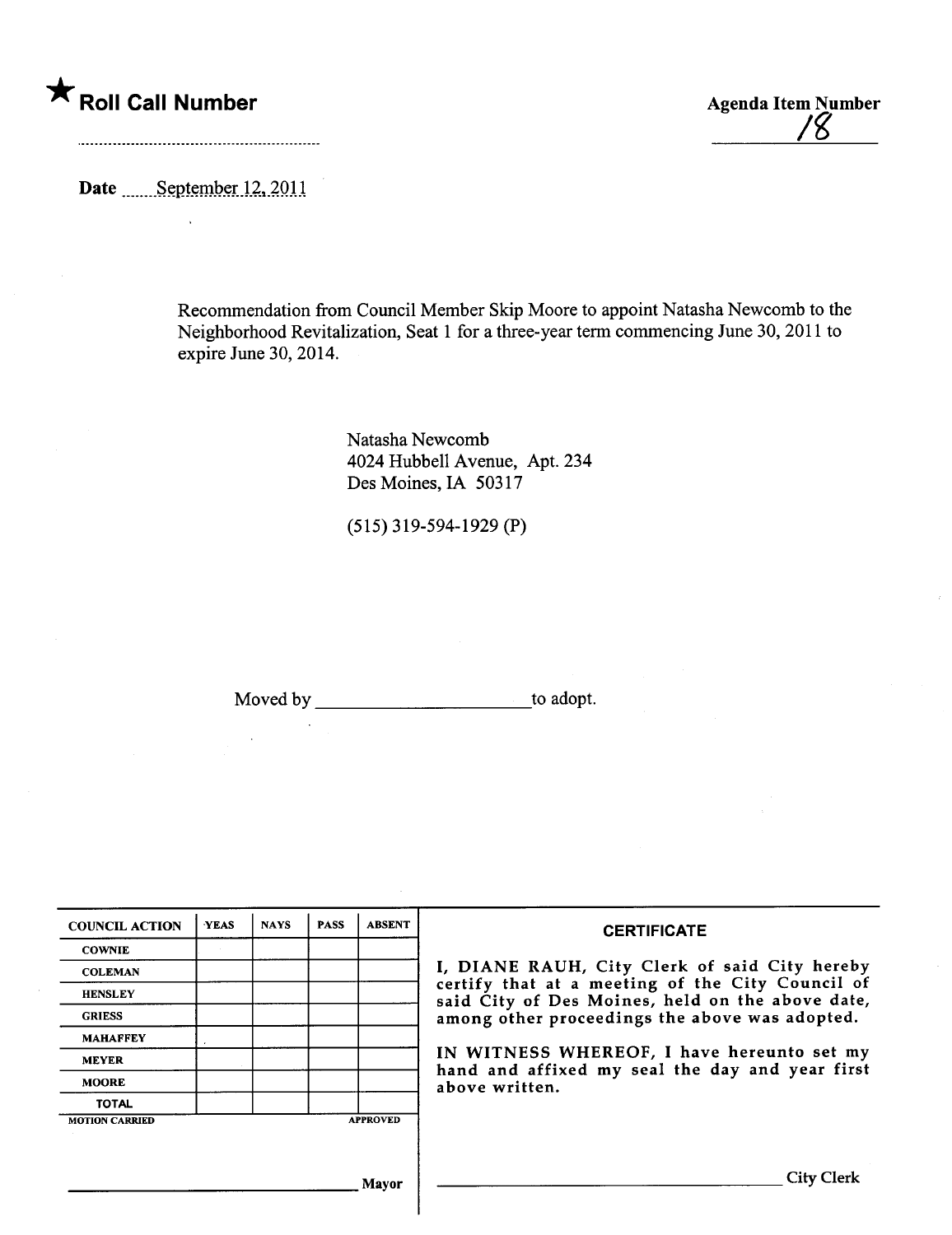,.",., .' ,:J

## Canney, Tammy L.

state and state and

. . . . . . . . . . . . . . .

From: Sent: To: Subject:

Rauh, Diane i. Friday, August 26,2011 8:17 AM Canney, Tammy L. FW: Apply to Serve on a City Board - form submission

il for the file of the world of the

Diane Rauh City Clerk City of Des Moines 515-283-4209 515-237-1645 (fax) dirauh@dmgov.org ------Original Message-----From: WebSite Sent: Thursday, August 25, 2011 7:31 PM To: BoardAppointments@dmgov.org Subject: Apply to Serve on a City Board - form submission First Name: Natasha Last Name: Newcomb Address: 4024 Hubbell Ave. Apt 234 City: Des Moines State: IA Zip: 50317 Daytime Phone: 319-594-1929 Alternate Phone: 319-594-1929 Email: natasha-newcomb@hotmail.com Occupation: Drake Law Student Occupation Duration: New/Current-1L Employer: Employment Duration: Business Address 1: Business Address 2: Business City: Business State: IA Business Zip: 1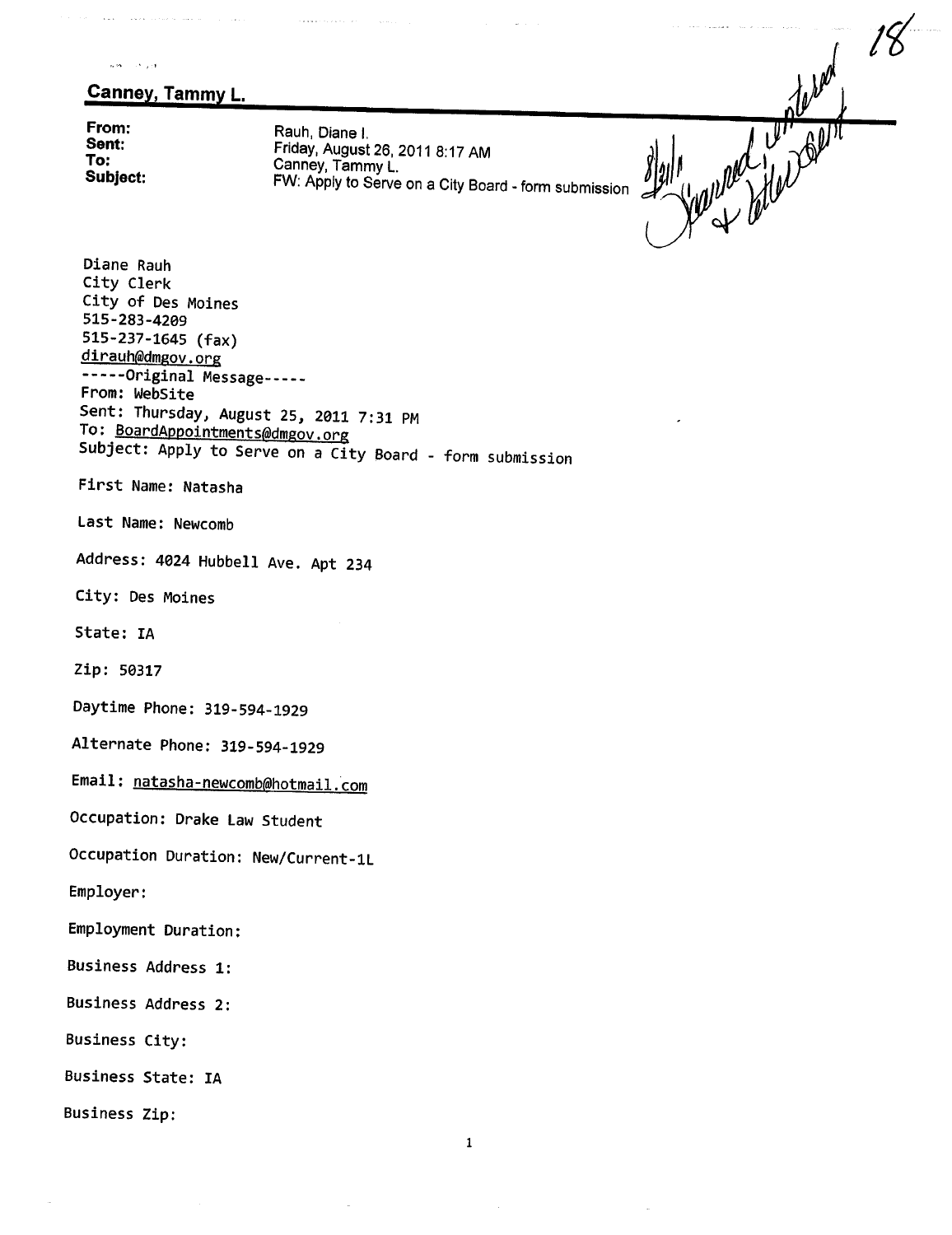**Service Service** 

Business Phone:

Business Fax:

Birth Date: 1/16/1982

Des Moines Resident: Yes

asked the component special con-

Ward: Ward 2

Residency Duration: 5 years

Registered Voter: Yes

Previous City Employment: No

City Employed Relatives: N/A

Check if you have served on Any Board, Commission, or Committee: Yes

List Boards, Commissions and Committees and Date(s) served:

List Boards, Agencies, Civic, Service and/or Professional Organizations to which you are affiliated: The Homestead: 2008 - 2011 DAWNS'S List (PAC): 2009 - Cuurent (Treasurer)

 $\sim 100$  km  $^{-1}$ 

 $\sim$  1000  $\mu$ 

Indicate other experiences or skills which will contribute to the mission of this Board, Commission or Committee:

First Board: Neighborhood Revitalization Board

Second Board: --- Select One ---

Third Board: --- Select One ---

Fourth Board: --- Select One ---

Fifth Board: --- Select One ---

Most board seats have not special requirement other than being a citizen of Des Moines. However, some seats require special criteria for members.: Citizen of Des Moines, Represents interest of low income residents

Comments:

Signature: Natasha Newcomb